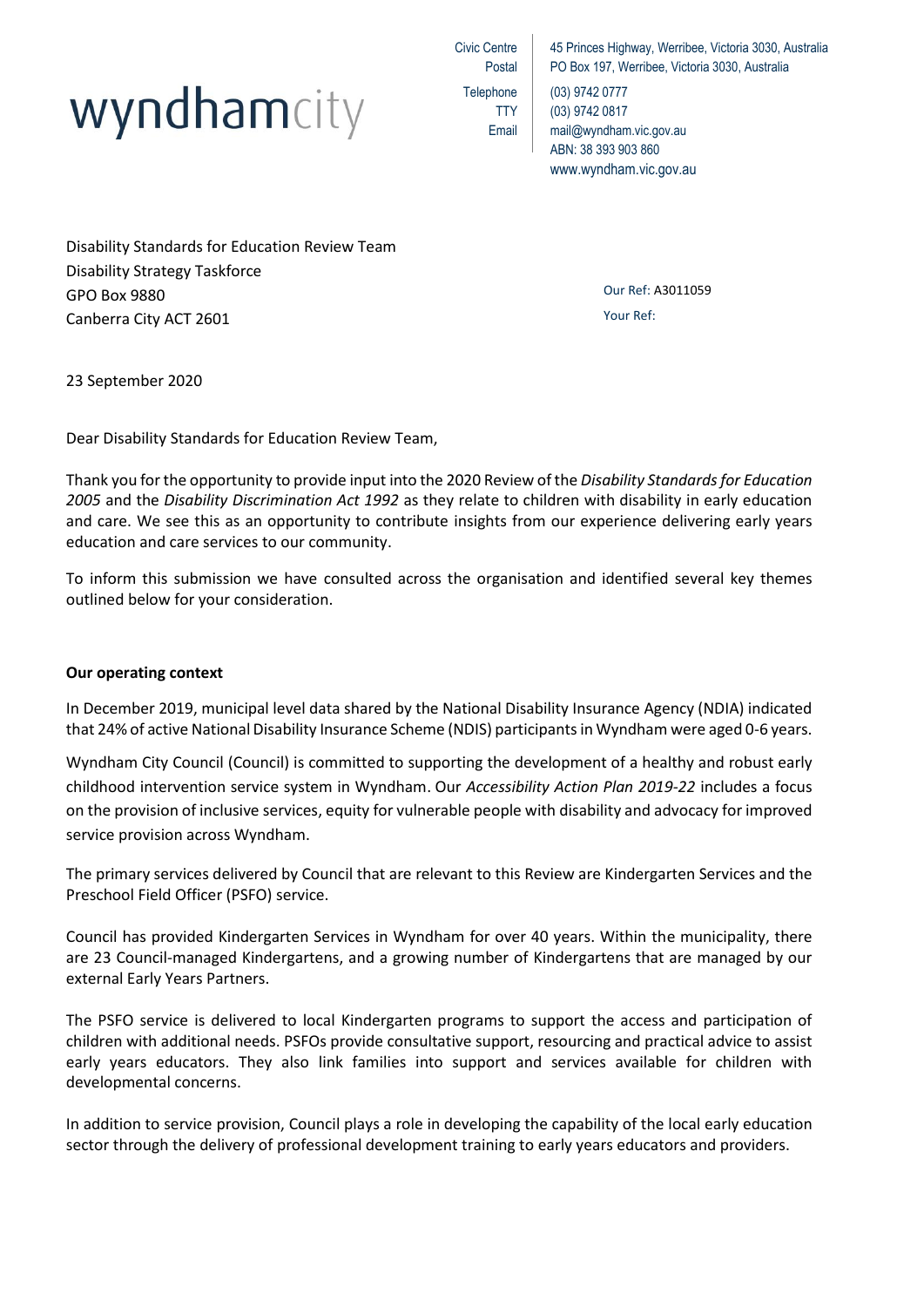### **Disability awareness and diagnosis**

One of the challenges we experience in our services is children commencing their first year in early education with undiagnosed disability. Many children remain undiagnosed for various reasons. This includes waiting for specialist assessment, undergoing assessment, a parent's awareness of developmental concerns and a parent's own personal experience in acknowledging developmental concerns in their child.

The issue of waiting times to access specialist services has been and continues to be a barrier for parents and educators in providing adequate support for children with disability. Timely access to early intervention improves outcomes for children with disability and their families. When families are aware of their child's needs and can share this information during the admission process, this allows our services to implement the necessary supports required to ensure that the child experiences a positive start to their education journey.

# **Applying reasonable adjustment**

The existing *Disability Discrimination Act 1992* stipulates that providers must make reasonable adjustments to accommodate a person with disability unless making the adjustment would impose an unjustifiable hardship on the provider. Whilst Council is supportive of this requirement, challenges arise for families, educators, PSFOs and key workers in determining what constitutes 'reasonable' as it relates to adjustments and 'unjustifiable' as it relates to hardship on the provider.

Council's role in supporting the sector includes the provision of information and advice regarding reasonable adjustments to enable services to be more inclusive. We would welcome further guidance around how the term 'reasonable adjustment' is interpreted in an early education and care setting with practical examples of how reasonable adjustments have been made in other services. In addition to this, we recommend accessible resources be made available to parents describing reasonable adjustments and outlining what can be provided in an early education setting to enable them to support and advocate on behalf of their child.

The requirement for reasonable adjustment can also impose significant cost pressures on providers. Council is exploring opportunities to implement reasonable adjustments more efficiently across our services, however this remains an ongoing challenge for us.

#### **Impacts of COVID-19**

One of the less recognised contributions that access to early education provides is identification of disability and developmental delay that may otherwise be missed. COVID-19 restrictions have meant that educators and PSFOs have had limited direct interaction with children and their families for most of the year, resulting in fewer opportunities to observe behaviour.

Specialist and early intervention services have also operated with modified or reduced face-to-face engagement. Disrupted access to early intervention and education services may result in the additional needs of some children, particularly those with undiagnosed disability or developmental delay, not being identified before transitioning to school.

Given the additional needs of children with disability, the shift to remote learning has resulted in them being disproportionately impacted by this interruption to their learning. The adjustments and supports that were being implement in a peer-based learning environment have not always transferred to the home learning environment.